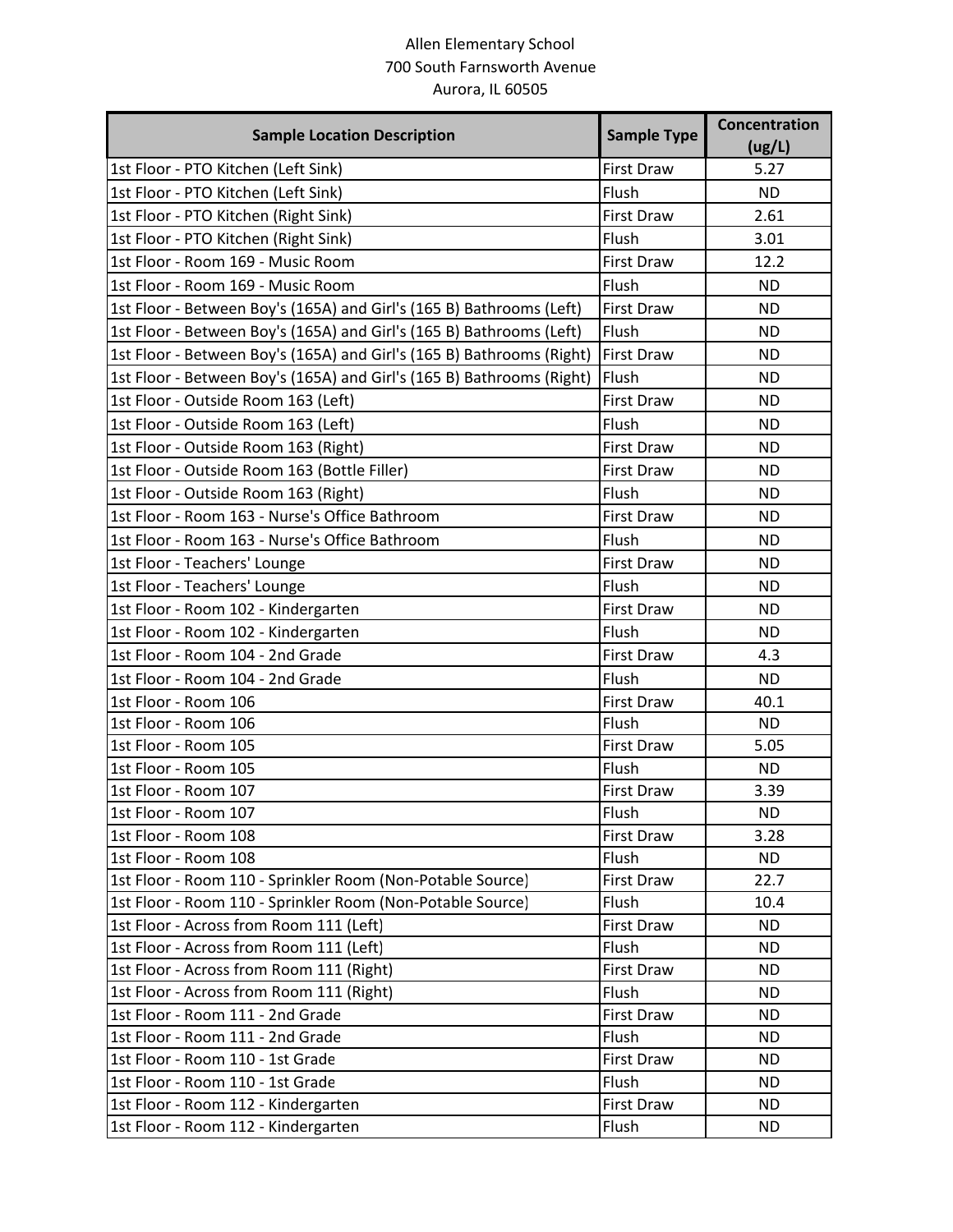## Allen Elementary School 700 South Farnsworth Avenue Aurora, IL 60505

| <b>Sample Location Description</b>                  | <b>Sample Type</b> | <b>Concentration</b><br>(ug/L) |
|-----------------------------------------------------|--------------------|--------------------------------|
| 1st Floor - Room 113 - 2nd Grade                    | <b>First Draw</b>  | <b>ND</b>                      |
| 1st Floor - Room 113 - 2nd Grade                    | Flush              | <b>ND</b>                      |
| 1st Floor - Room 117 - 2nd Grade                    | <b>First Draw</b>  | <b>ND</b>                      |
| 1st Floor - Room 117 - 2nd Grade                    | Flush              | <b>ND</b>                      |
| 1st Floor - Room 119 - 4th Grade                    | <b>First Draw</b>  | 3.14                           |
| 1st Floor - Room 119 - 4th Grade                    | Flush              | <b>ND</b>                      |
| 1st Floor - Room 121 - 4th Grade                    | <b>First Draw</b>  | 2.01                           |
| 1st Floor - Room 121 - 4th Grade                    | Flush              | <b>ND</b>                      |
| 1st Floor - Room 123 - 4th Grade                    | <b>First Draw</b>  | <b>ND</b>                      |
| 1st Floor - Room 123 - 4th Grade                    | Flush              | <b>ND</b>                      |
| 1st Floor - Room 125                                | <b>First Draw</b>  | 2.77                           |
| 1st Floor - Room 125                                | Flush              | <b>ND</b>                      |
| 1st Floor - Room 124                                | <b>First Draw</b>  | <b>ND</b>                      |
| 1st Floor - Room 124                                | Flush              | <b>ND</b>                      |
| 1st Floor - Room 122                                | <b>First Draw</b>  | <b>ND</b>                      |
| 1st Floor - Room 122                                | Flush              | <b>ND</b>                      |
| 1st Floor - Room 120 - Kindergarten                 | <b>First Draw</b>  | 2.04                           |
| 1st Floor - Room 120 - Kindergarten                 | Flush              | <b>ND</b>                      |
| 1st Floor - Room 118 - Kindergarten                 | <b>First Draw</b>  | <b>ND</b>                      |
| 1st Floor - Room 118 - Kindergarten                 | Flush              | <b>ND</b>                      |
| 1st Floor - Outside Boy's (118 A) Bathroom (Left)   | <b>First Draw</b>  | <b>ND</b>                      |
| 1st Floor - Outside Boy's (118 A) Bathroom (Left)   | Flush              | <b>ND</b>                      |
| 1st Floor - Outside Boy's (118 A) Bathroom (Right)  | <b>First Draw</b>  | <b>ND</b>                      |
| 1st Floor - Outside Boy's (118 A) Bathroom (Right)  | Flush              | <b>ND</b>                      |
| 1st Floor - Outside Girl's (118 D) Bathroom (Left)  | <b>First Draw</b>  | <b>ND</b>                      |
| 1st Floor - Outside Girl's (118 D) Bathroom (Left)  | Flush              | <b>ND</b>                      |
| 1st Floor - Outside Girl's (118 D) Bathroom (Right) | <b>First Draw</b>  | <b>ND</b>                      |
| 1st Floor - Outside Girl's (118 D) Bathroom (Right) | Flush              | <b>ND</b>                      |
| 1st Floor - Room 130                                | <b>First Draw</b>  | <b>ND</b>                      |
| 1st Floor - Room 130                                | Flush              | <b>ND</b>                      |
| 1st Floor - Room 131 - 1st Grade                    | <b>First Draw</b>  | ND.                            |
| 1st Floor - Room 131 - 1st Grade                    | Flush              | <b>ND</b>                      |
| 1st Floor - Room 132 - 1st Grade                    | First Draw         | <b>ND</b>                      |
| 1st Floor - Room 132 - 1st Grade                    | Flush              | <b>ND</b>                      |
| 1st Floor - Room 133 - Kindergarten                 | First Draw         | <b>ND</b>                      |
| 1st Floor - Room 133 - Kindergarten                 | Flush              | ND.                            |
| 1st Floor - Room 134 - 3rd Grade                    | First Draw         | 2.78                           |
| 1st Floor - Room 134 - 3rd Grade                    | Flush              | <b>ND</b>                      |
| 1st Floor - Room 136 - 5th Grade                    | First Draw         | <b>ND</b>                      |
| 1st Floor - Room 136 - 5th Grade                    | Flush              | ND.                            |
| 1st Floor - Room 135 - 5th Grade                    | <b>First Draw</b>  | ND.                            |
| 1st Floor - Room 135 - 5th Grade                    | Flush              | <b>ND</b>                      |
| 1st Floor - Room 137 - 5th Grade                    | First Draw         | ND.                            |
| 1st Floor - Room 137 - 5th Grade                    | Flush              | <b>ND</b>                      |